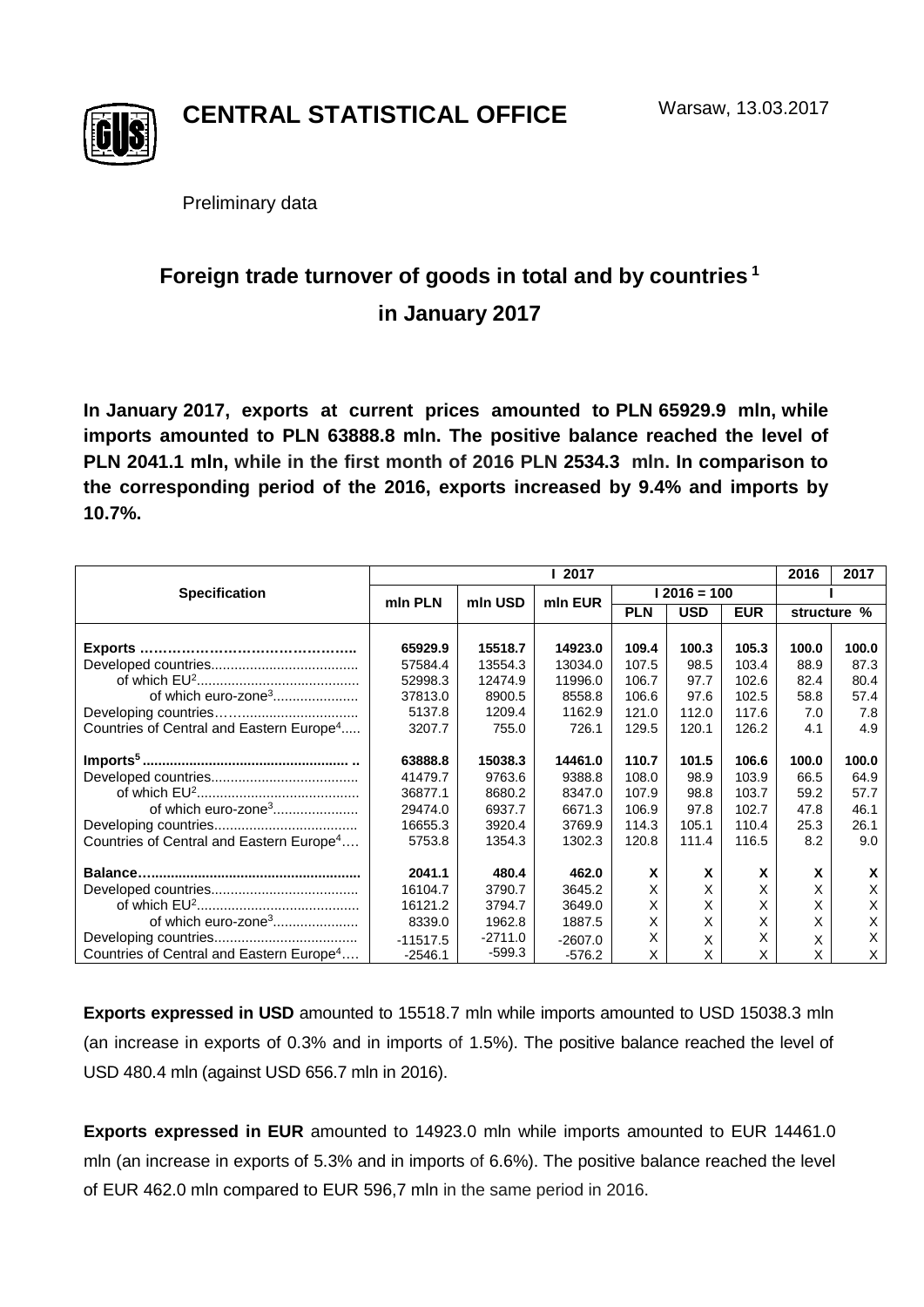### **Foreign trade turnover by major countries**

|                            | l 2017  |         |         |            |               |            |             | 2017 |  |  |
|----------------------------|---------|---------|---------|------------|---------------|------------|-------------|------|--|--|
|                            |         |         |         |            | $12016 = 100$ |            |             |      |  |  |
| <b>Specification</b>       | min PLN | mln USD | mln EUR | <b>PLN</b> | <b>USD</b>    | <b>EUR</b> | structure % |      |  |  |
| <b>EXPORTS</b>             |         |         |         |            |               |            |             |      |  |  |
| 1. Germany                 | 18571.9 | 4371.5  | 4203.7  | 108.1      | 98.9          | 103.9      | 28.5        | 28.2 |  |  |
| 2. Czech Republic          | 4550.6  | 1071.1  | 1030.0  | 108.3      | 99.2          | 104.1      | 7.0         | 6.9  |  |  |
| 3. United Kingdom          | 4372.1  | 1029.1  | 989.6   | 109.5      | 100.2         | 105.3      | 6.6         | 6.6  |  |  |
| 4. France                  | 3808.0  | 896.3   | 861.9   | 104.6      | 95.7          | 100.5      | 6.0         | 5.8  |  |  |
|                            | 3231.3  | 760.6   | 731.4   | 104.4      | 95.6          | 100.4      | 5.1         | 4.9  |  |  |
| 6. Netherlands             | 3065.0  | 721.4   | 693.7   | 111.3      | 101.9         | 107.0      | 4.6         | 4.6  |  |  |
| 7. Sweden                  | 1768.0  | 416.2   | 400.2   | 98.4       | 90.2          | 94.6       | 3.0         | 2.7  |  |  |
| 8. Hungary                 | 1760.1  | 414.3   | 398.4   | 110.4      | 101.0         | 106.1      | 2.6         | 2.7  |  |  |
| 9. United States           | 1751.7  | 412.3   | 396.5   | 138.1      | 127.6         | 134.1      | 2.1         | 2.7  |  |  |
| 10. Russia                 | 1687.6  | 397.2   | 382.0   | 117.8      | 109.4         | 114.9      | 2.4         | 2.6  |  |  |
| <b>IMPORTS<sup>5</sup></b> |         |         |         |            |               |            |             |      |  |  |
| 1. Germany                 | 14448.0 | 3400.8  | 3270.3  | 112.3      | 102.8         | 107.9      | 22.3        | 22.6 |  |  |
|                            | 8366.8  | 1969.4  | 1893.8  | 118.2      | 108.7         | 114.2      | 12.3        | 13.1 |  |  |
| 3. Russia                  | 4816.7  | 1133.8  | 1090.2  | 120.1      | 110.6         | 115.7      | 6.9         | 7.5  |  |  |
|                            | 2855.9  | 672.2   | 646.4   | 99.3       | 90.9          | 95.4       | 5.0         | 4.5  |  |  |
| 5. France                  | 2496.2  | 587.6   | 565.0   | 107.8      | 98.7          | 103.7      | 4.0         | 3.9  |  |  |
| 6. Netherlands             | 2447.8  | 576.2   | 554.1   | 113.4      | 103.8         | 109.0      | 3.7         | 3.8  |  |  |
| 7. Czech Republic.         | 2107.1  | 496.0   | 476.9   | 112.3      | 102.8         | 108.0      | 3.2         | 3.3  |  |  |
| 8. United States           | 1977.3  | 465.4   | 447.6   | 105.9      | 97.5          | 102.4      | 3.2         | 3.1  |  |  |
| 9. Belgium                 | 1646.5  | 387.6   | 372.7   | 119.1      | 109.0         | 114.5      | 2.4         | 2.6  |  |  |
| 10. United Kingdom         | 1524.6  | 358.9   | 345.1   | 110.9      | 101.5         | 106.6      | 2.4         | 2.4  |  |  |

## **Imports by country of consignment6 in total and by groups of countries1**

|                                                     | 2017      |           |           |               |            |                   |                        | 2017  |
|-----------------------------------------------------|-----------|-----------|-----------|---------------|------------|-------------------|------------------------|-------|
| <b>Specification</b>                                | min PLN   | mln USD   | min EUR   | $12016 = 100$ |            |                   |                        |       |
|                                                     |           |           |           | <b>PLN</b>    | <b>USD</b> | <b>EUR</b>        | structure %            |       |
|                                                     |           |           |           |               |            |                   |                        |       |
|                                                     | 63888.8   | 15038.3   | 14461.0   | 110.7         | 101.5      | 106.6             | 100.0                  | 100.0 |
|                                                     | 47134.8   | 11094.7   | 10668.8   | 107.4         | 98.3       | 103.3             | 76.0                   | 73.8  |
|                                                     | 44271.7   | 10420.8   | 10020.7   | 107.6         | 98.4       | 103.4             | 71.3                   | 69.3  |
| of which euro-zone <sup>3</sup>                     | 35835.9   | 8435.1    | 8111.3    | 106.4         | 97.4       | 102.3             | 58.3                   | 56.1  |
|                                                     | 10702.6   | 2519.2    | 2422.5    | 120.1         | 110.8      | 116.4             | 15.4                   | 16.8  |
| Countries of Central and Easter Europe <sup>4</sup> | 6051.4    | 1424.4    | 1369.7    | 122.4         | 112.9      | 118.1             | 8.6                    | 9.4   |
|                                                     | 2041.1    | 480.4     | 462.0     | x             | X          | v<br>$\lambda$    | x                      | x     |
| Developed countries                                 | 10449.6   | 2459.6    | 2365.2    | Χ             | X          | X                 | X                      | X     |
|                                                     | 8726.6    | 2054.1    | 1975.3    | Χ             | X          | $\checkmark$<br>⌒ | v<br>⋏                 | x     |
| of which euro-zone <sup>3</sup>                     | 1977.1    | 465.4     | 447.5     | Χ             | X          | $\checkmark$<br>⌒ | $\checkmark$<br>$\sim$ | X     |
|                                                     | $-5564.8$ | $-1309.8$ | $-1259.6$ | Χ             | X          | $\checkmark$<br>⋏ | X                      | X     |
| Countries of Central and Easter Europe <sup>4</sup> | -2843.7   | $-669.4$  | $-643.6$  |               | X          | $\checkmark$      | X                      | X     |